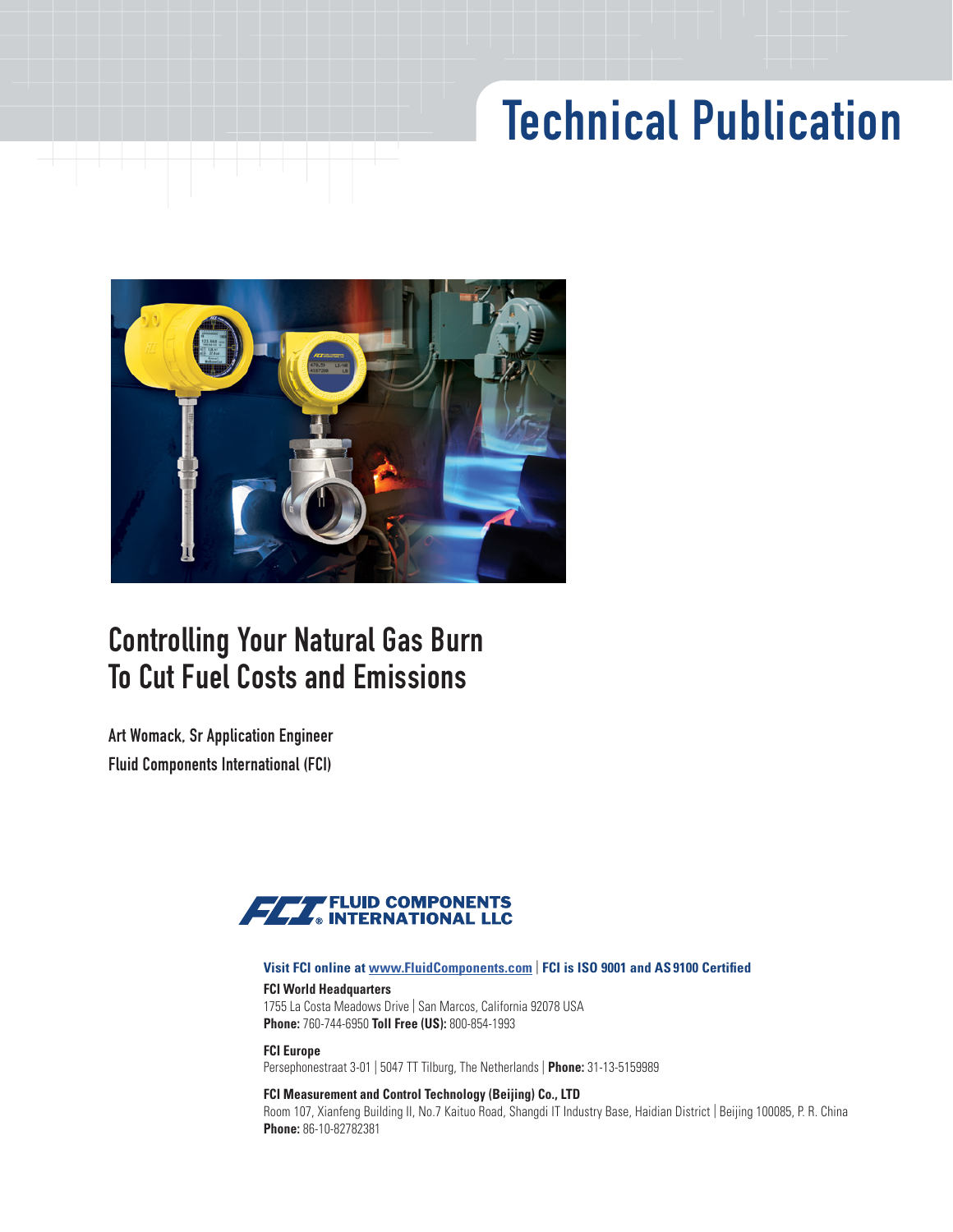**Nearly all industrial processes and manufacturing operations rely on natural gas as a fuel, even if it is only for plant heating, ventilation and air conditioning (HVAC). Heavy duty industrial plant processes** *(Figure 1)***, such as those found in oil and gas, refining, chemical production and electric power generation, as well as those in the manufacturing industries, including steel, aluminum, glass and others, depend heavily on natural gas to fuel the processes used in their production.** 

According to the U.S. Energy Information Agency (EIA)<sup>1</sup>, in 2020 the U.S. consumed about 30.5 trillion cubic feet (TcF) of natural gas (or 31.5 quadrillion British Thermal Units (BTUs). The primary uses of natural gas in the U.S. is for electricity generation and industrial heating, with 38% for electric power generation followed closely at 33% for use by industry, 15% for residential, 10% for commercial, and 3% in transportation. Note that electric power's share also includes the electricity consumed by industry.

"The industrial sector uses natural gas as a fuel for process heating, in combined heat and power systems, as a raw material (feedstock) to produce chemicals, fertilizer, and hydrogen, and as lease and plant fuel *(Figure 2)*. In 2020, the industrial sector accounted for about 33% of total U.S. natural gas consumption, and natural gas was the source of about 34% of the U.S. industrial sector's total energy consumption." In addition, the U.S. EIA includes the natural gas used to move product through pipelines as a fuel separately under its transportation category.

#### **The Challenges**

The cost of natural gas for electric power and for industrial heating processes is expected to rise as access to supplies is reduced, while emissions controls also continue to grow more stringent. For these reasons, there is an urgent need for industrial process and manufacturing companies to optimize and more tightly control heating processes that involve burners, boilers, furnaces, ovens, kilns, dryers, oxidizers and flare stacks (as well as reduce their electric power costs).

Many process and plant engineers will be familiar with some form of the old adage, "You can't control what you don't measure accurately." Fortunately, there are many process heating best practices that can be incorporated into industrial plant operations. The one thing all of these enhancements depend on, however, is accurate, consistent air/gas flow measurement to control the burn and assure highly efficient heating.



*Figure 1: Natural gas process heating application*

U.S. natural gas consumption by sector, 1950-2020



*Figure 2: U.S. natural gas consumption by sector in 2021*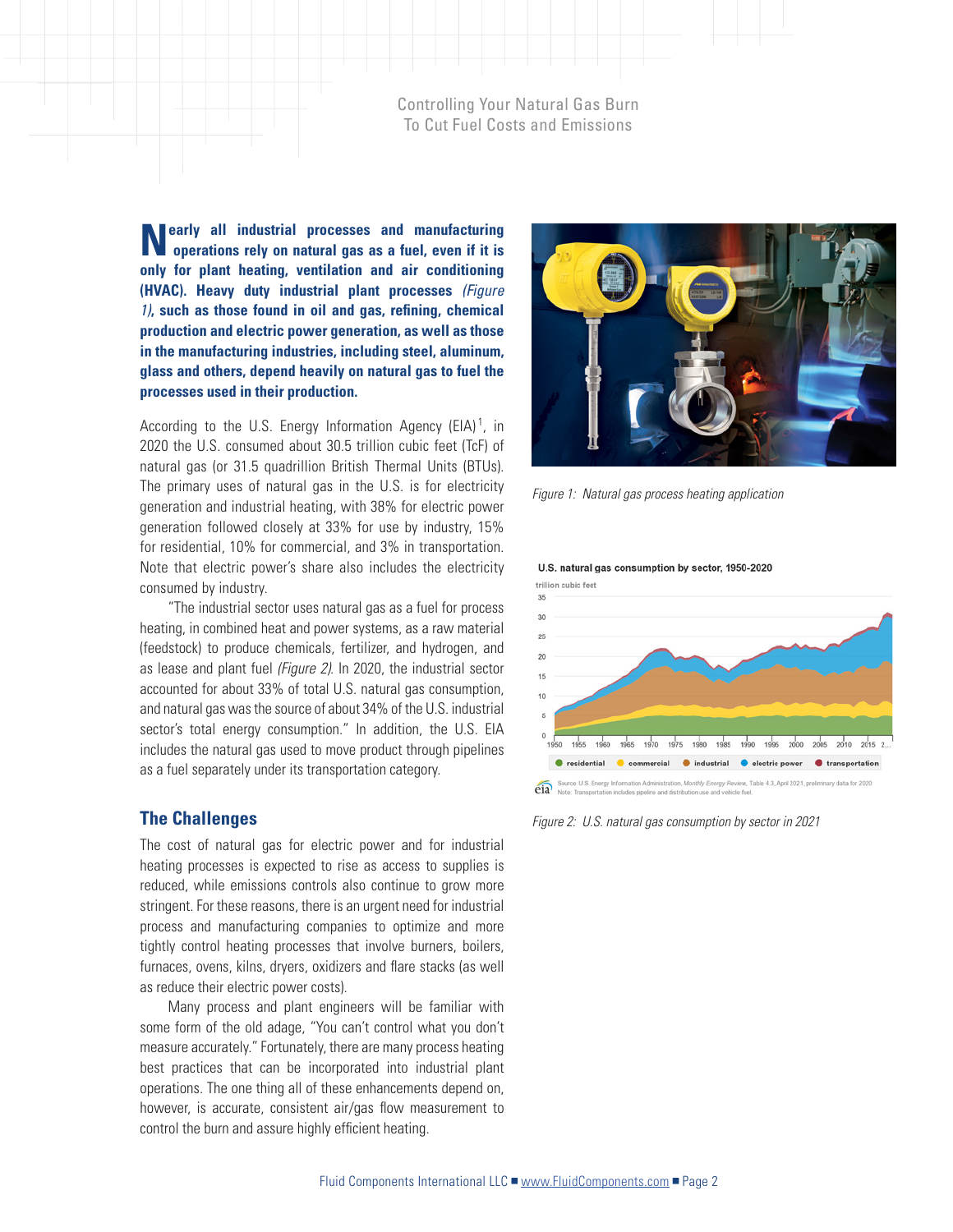These best practices not only help manufacturers become leaner by saving money, but they also allow them to become industry leaders in green, sustainable practices. With the U.S. Securities and Exchange Commission (SEC) announcing recently its consideration of a new climate emissions disclosure rule that would affect public companies, the U.S. could soon join other European countries already measuring and reporting their carbon footprints. <sup>2</sup>

#### **Four Key Factors To Control The Burn**

To reduce natural gas consumption, it is important that process and plant engineers know how to control the calorific value of their gas feed for any industrial heating process. To reach this goal, there are four key factors that engineers and technicians must consider when optimizing heating processes involving boilers, vessels, ovens, kilns, dryers, heaters, etc.





#### **#1 Process Stoichiometric Burn Ratio**

The stoichiometric point in well controlled natural gas fired processes is where the mixture of fuel to air is optimal. Too little air, and the burner fire doesn't achieve its full calorimetric heating potential and natural gas is wasted when it takes longer than necessary to achieve and sustain the required heating levels for vessel burners or steam boilers *(Figure 3)*.

When the fuel mixture is too air rich, then there is the potential for excess nitrogen oxide (NOx) emissions, which are a highly reactive gas and toxic pollutants. NOx often appears as a brownish gas (remember smog). It is a strong oxidizing agent and plays a major role in the atmospheric reactions with volatile organic compounds (VOC) that produce ozone on hot summer days.

#### **#2 Effects of Gas Composition**

Natural gas composition *(Figure 4)* differs somewhat around the world, as well as seasonally in very cold winters and hot, humid summer conditions. The primary energy components of natural gas are methane, ethane, propane, butane and condensates. The non-energy components are nitrogen, carbon dioxide, hydrogen sulfide and helium.

The mix of these components can affect gas density, the calorific value and then in turn plant instrumentation. Very few flow technologies are fully immune or easily adapt to changes in gas composition. A few volumetric flow technologies utilize



*Figure 4: Natural gas composition*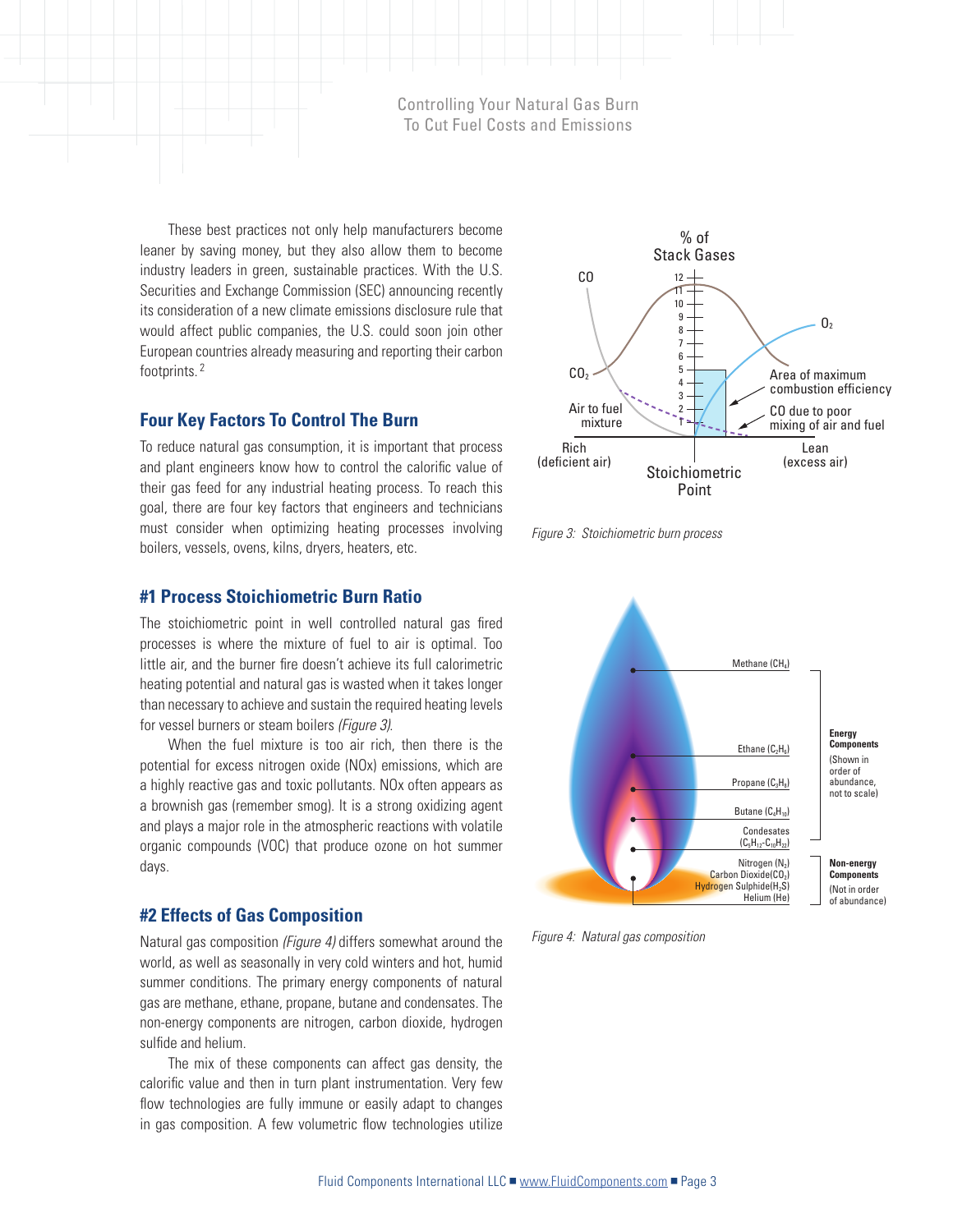a fixed gas density at ambient conditions, not taking into account pressures and temperatures that could affect mass flow readings. Some thermal flow instruments, however, are available with multiple calibration groups, which can automatically switch seasonally or any time as inline gas analyzers indicate changes in the gas mixture to assure the proper air/gas ratio is maintained for heating efficiency.

#### **#3 Process Variability – Turndown Range**

Continuous and batch processes often operate at variable levels of production, which means the amounts of natural gas and oxygen required for heating are also variable. Some of the reasons include processing multiple products on the same line, seasonal demand, wash-down cycles, seasonal planned maintenance, shift changes, etc.

 For the most accurate gas and air flow measurement, a laboratory-like steady-state flow is generally the easiest to

measure. That's why in actual plant installations it is important to understand the potential full flow range of the gas to be measured, also known as turndown range–from the lowest to highest flows and if the flow measurement accuracy expected will be available over the entire flow range *(Figure 5)*.

#### **#4 Flow Meter Accuracy and Repeatability**

In order to achieve the desired flow measurement accuracy level with confidence, the process or plant engineer must define the required process flow range, the desired flow measurement accuracy and the expected turndown ratio. For example, some processes require a rapid start-up with initially fast heating and then revert to a much lower steadystate or standby function in between batches. The speed of these changes in gas flow can affect measurement accuracy.

The major natural gas flow meter technologies available (Coriolis, differential pressure, thermal, ultrasonic, vortex) all vary in specified accuracy from a high of  $\pm 0.01\%$ or less depending on their turndown ranges from 1,000:1 to 8:1 (and depending on sensing technology). For natural gas process or plant heating, thermal flow sensing offers the advantages of a broad flow range, wide turndowns and accuracy to ± 0.75% *(Figure 6)*. With the exception of custody transfer applications, these instruments provide a great balance between total cost of ownership and performance.

#### **Often Over-Looked Considerations**

Confusion often results because there are the previously mentioned five different flow sensing technologies, which all can be used to measure natural gas or air. They all have their advantages and disadvantages depending on the media composition, the process application and the point of measurement. For example, coriolis, differential pressure (dP) and thermal flow sensing technologies are all used to measure natural gas.

Coriolis meters, with their accuracy of  $\pm 0.01$ %, would seem to be the best performance choice for any application, but their much higher cost is typically best reserved for custody transfer applications



*Figure 5: Turndown range*

#### • Thermal Example [Base Accuracy]

- + Accuracy: ±1% of Rdg + 0.5% of FS
- Repeatability: ±0.5% of Rdg
- Fully Developed Flow Profiles
	- 20D Upstream/10D Downstream



*Figure 6: Flow meter accuracy and repeatability*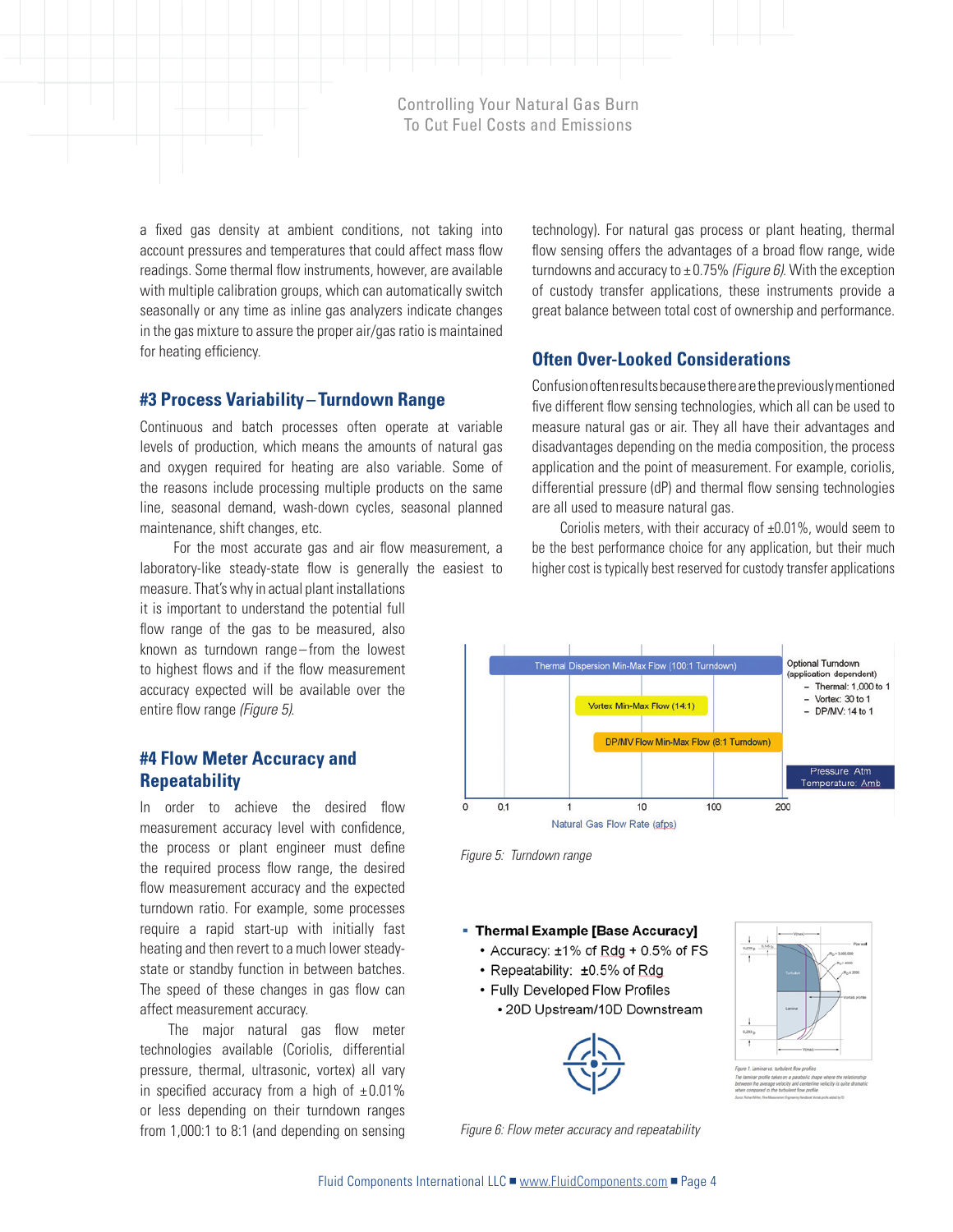where the higher cost is easily justified. Differential pressure, on the other hand, is a volumetric sensing technology typically used in liquids, which requires separate temperature and pressure compensation measurements to infer the mass flow rate of a gas.

In comparison, direct mass flow thermal sensing technology places two thermowell protected platinum RTD temperature sensors in the process stream. One RTD is heated while the other senses the actual process temperature. When using the Constant Power method of driving the sensor, the temperature difference between the RTDs generates a voltage output, which is proportional to the media cooling effect for determining the gas mass flow rate *(Figure 7)* without extra pressure or temperature transmitters required by volumetric devices to account for changes in gas density.

When measuring air or gas, a thermal flow meter is typically the simplest and least complicated solution. In many cases, an insertion type sensor can be used, which eliminates the need for costly bypasses required for servicing a spool piece flow element. There are no additional sensors or other electronics to purchase, install, and maintain, which can add to the total installed and lifecycle costs of an instrumentation purchase decision. These qualities speed instrument return-on-investment (ROI) too. In addition, there are no moving parts to break off for safety in natural gas pipes and no orifices to plug or foul requiring extra cleaning maintenance when recycling dirty gas for co-gen power applications.

#### **Calibration Methodologies**

When it comes to gas flow meters, it is important to ask the supplier about the type of calibration that will be performed. The industry relies on two standard calibration procedures: Air equivalency gas calibrations or laboratory gas calibrations performed under actual plant conditions. The equivalency method presumes that a substitute gas can be used in the calibration process. This methodology assumes that the thermo-physical properties of the substitute gas are similar to that of the actual gas to be measured; which is quite often not the case, especially when hydrocarbons and hydrogen are involved. .

A laboratory calibration that best mirrors actual plant conditions will provide the best results. These calibrations will take into account conditions that can include variable flows, high and low temperatures, multiple gas compositions, etc. *(Figure 8)*. The user is then presented with the calibration flow data recorded from the actual instrument calibration process that provides assurance the meter will operate accurately and dependably under installed field conditions.



*Figure 7: Thermal dispersion flow sensing*



*Figure 8: FCI calibration lab*